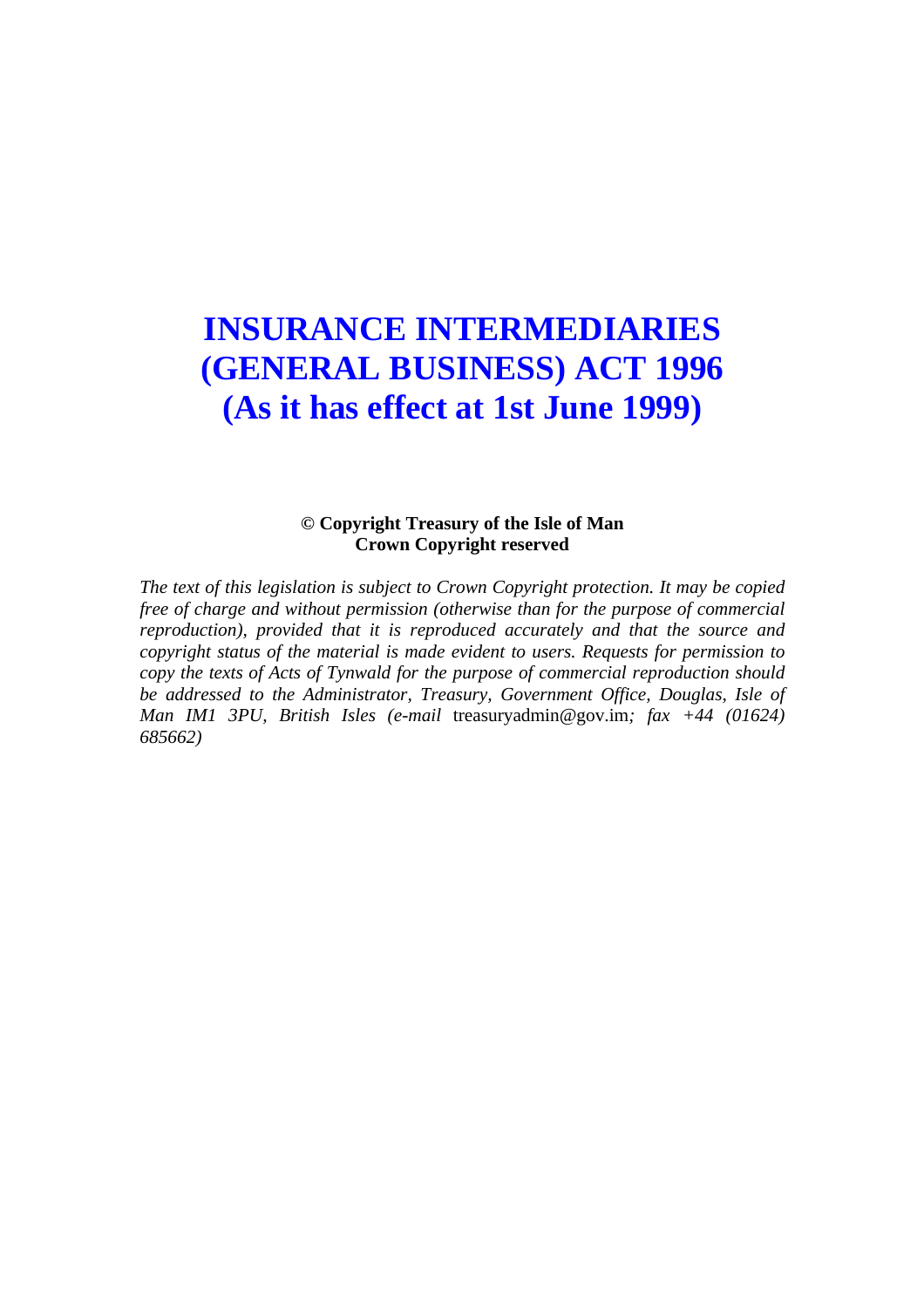#### **FOREWORD**

### **INSURANCE INTERMEDIARIES (GENERAL BUSINESS) ACT 1996 "THE ACT"**

This binder contains a copy of the Act, its regulations and schedules and an application for registration.

The principal object of the Act is to set up a system for registration and regulation of independent insurance intermediaries who deal in general insurance business (as opposed to life assurance).

Under the Act control is exercised by the Insurance Supervisor who is charged with the general administration of the Act and its attendant Regulations.

**April 1999**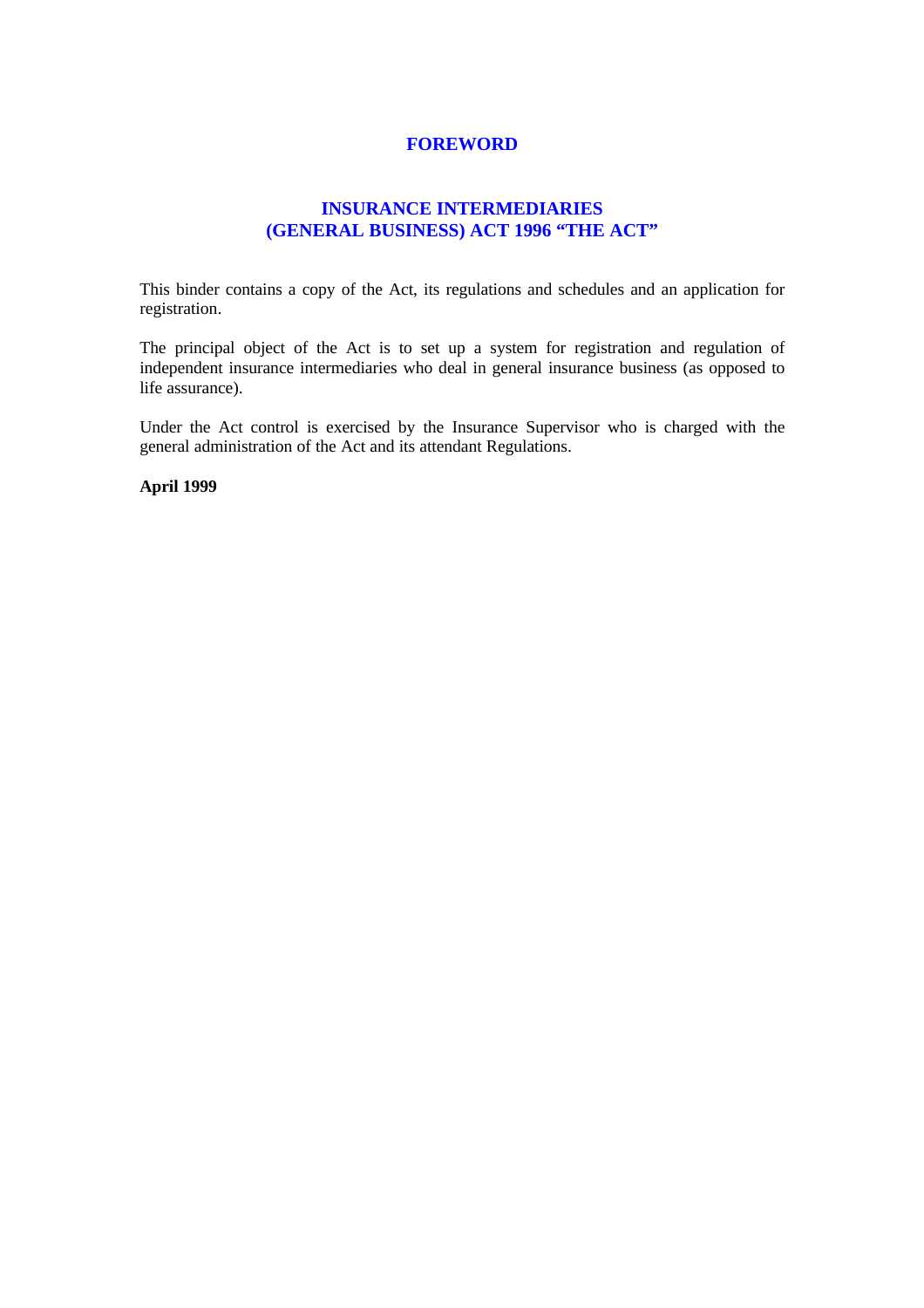#### **Arrangement of Sections**

#### **REGISTRATION OF INSURANCE INTERMEDIARIES**

#### Section

- 1. Restriction on acting as an insurance intermediary.
- 2. Registration.
- 3. Register of insurance intermediaries.
- 4. Cancellation.
- 5. Review of cancellation.

#### **REGULATION OF INSURANCE INTERMEDIARIES**

- 6. Appointment of directors etc.
- 7. Power to obtain information.
- 8. Inspection and investigation.
- 9. Supplemental.
- 10. Confidential information.

#### **GENERAL**

- 11. Publication of information.
- 12. Indemnity.
- 13. Regulations.
- 14. False statements etc.
- 15. Offences.
- 16. Financial provision.
- 17. Interpretation.
- 18. Minor amendment.
- 19. Short title and commencement.

SCHEDULE - Schedule 1 - Matters in respect of which regulations may be made under section 13.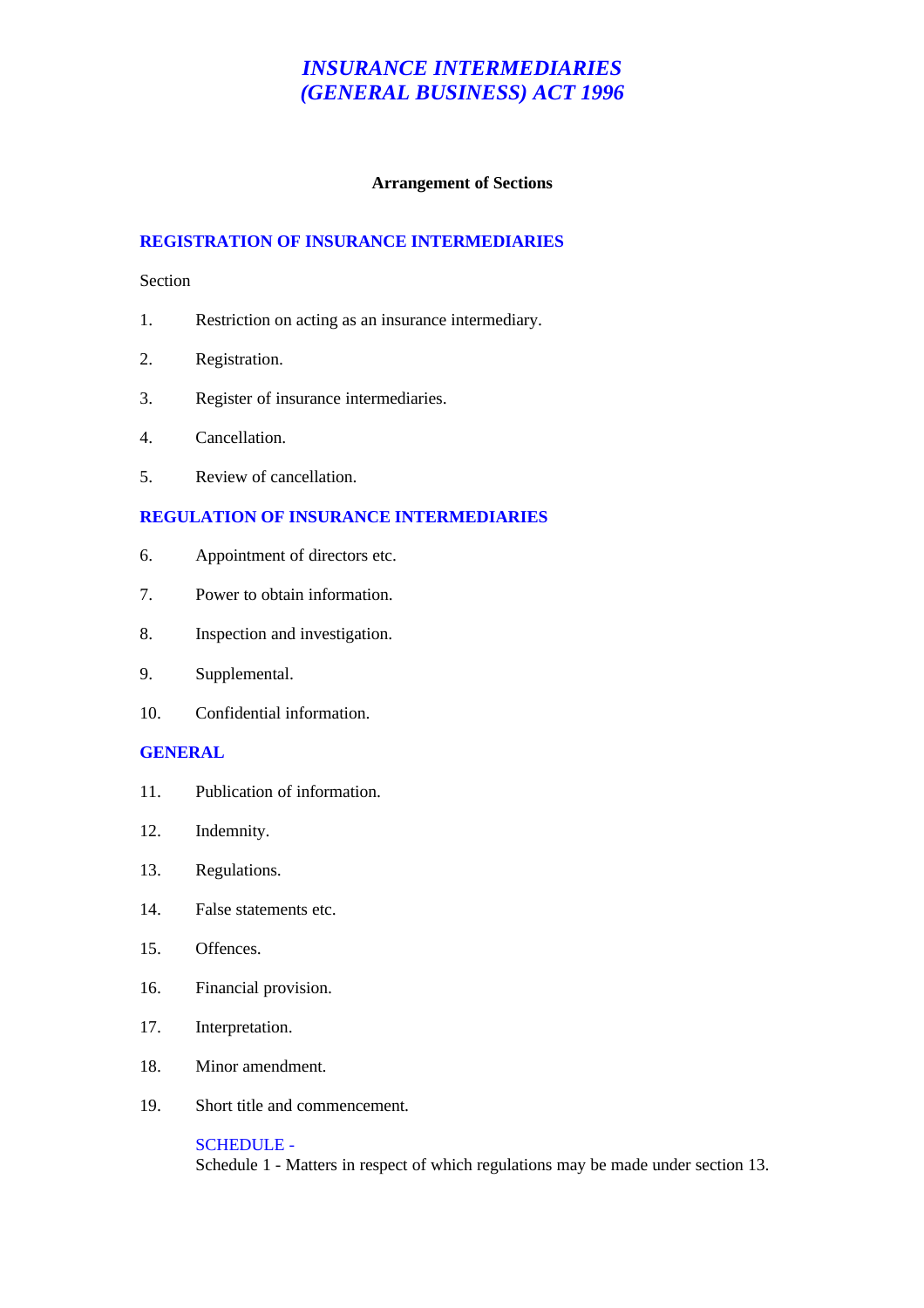Received Royal Assent: 16th April 1996 Passed: 16th April 1996

### **AN ACT**

**to make new provision for the registration and regulation of insurance intermediaries; and for connected purposes.**

#### **REGISTRATION OF INSURANCE INTERMEDIARIES**

**Restriction on Acting as an Insurance intermediary.**

- **1.** (1) No person shall, in the course of a business carried on in or from the Island, act as or hold himself out to be an insurance intermediary in respect of contracts of insurance the effecting or carrying out of which constitutes general insurance business unless that person is -
	- (a) registered in a register to be kept by the Supervisor in accordance with regulations; or
	- (b) exempted from registration by this Act or by regulations.
	- (2) In subsection (1), "general insurance business" means any kind of insurance business which does not constitute long term business for the purposes of the Insurance Act 1986.
	- (3) Without prejudice to the generality of subsection (1), a person is treated as acting in the course of a business carried on in or from the Island if that person is -
		- (a) a company incorporated under the Companies Acts 1931 to 1993; or
		- (b) a company incorporated outside the Island and is registered under Part XI of the Companies Act 1931; or
		- (c) a limited partnership registered in the Island under Part II of the Partnership Act 1909,

and carries on business outside the Island.

- (4) The following are exempted from registration under this Act
	- (a) an insurance intermediary who acts only as an insurance agent;
	- (b) an insurance intermediary who
		- (i) is registered in the register of insurance brokers maintained under the Insurance Brokers (Registration) Act 1977 (an Act of Parliament); and
		- (ii) is not ordinarily resident in the Island;
	- (c) an insurance intermediary who is registered as an insurance manager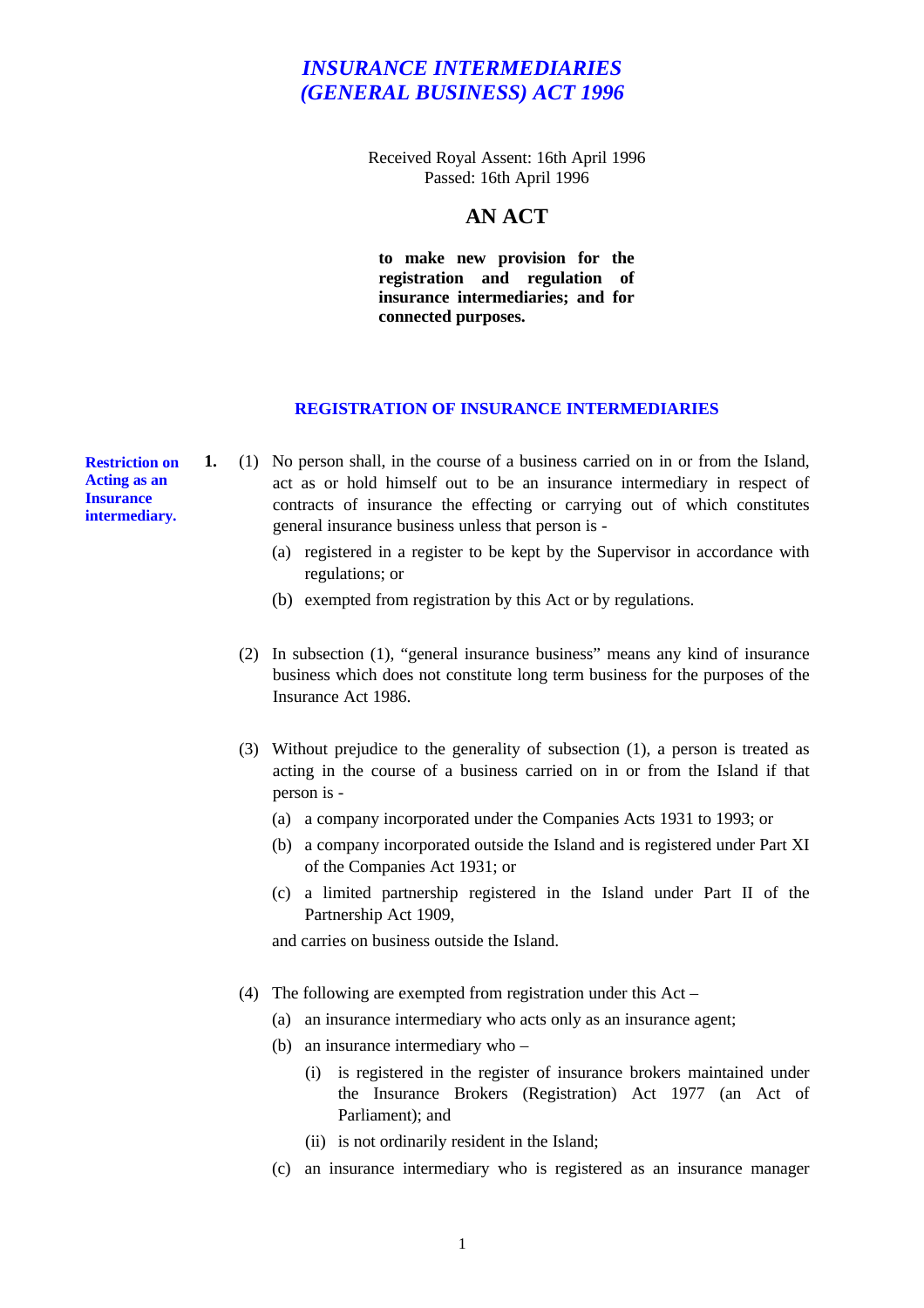under section 27 of the Insurance Act 1986;

- (d) a person when acting in the capacity of an employee of an insurer.
- (5) For the purposes of subsection  $(4)(a)$ , an insurance intermediary acts only as an insurance agent if every insurer on behalf of which the intermediary transacts business has, by written agreement or arrangements in writing,–
	- (a) appointed the intermediary as its agent; and
	- (b) bound itself to be responsible for the acts and omissions of the agent in respect of any matter pertaining to a contract of insurance offered, effected or carried out by it.
- (6) Any person who contravenes subsection (1) is guilty of an offence and shall be liable–
	- (a) on summary conviction to a fine not exceeding  $£5,000$  or to a term of imprisonment not exceeding 6 months, or to both;
	- (b) on conviction on information to a fine or to a term of imprisonment not exceeding 2 years, or to both.
- (7) No contract shall be void or unenforceable and no right of action in civil proceedings in respect of any loss shall arise, by reason only of the commission of an offence under this section.
- **Registration 2**. (1) Applications for registration shall be made in writing to the Supervisor.
	- (2) An applicant for registration shall provide the Supervisor with such documents and information as may be required by the Supervisor.
	- (3) The Supervisor shall not register an applicant unless the Supervisor is satisfied that–
		- (a) the applicant is a fit and proper person;
		- (b) in the case of an applicant which is a body corporate, its controller, directors and chief executive (if any) are fit and proper persons; and
		- (c) the applicant has effected a policy of professional indemnity insurance in a prescribed form, indemnifying him to such sum, in such manner, in respect of such matters, and valid for such minimum period as may be prescribed.
	- (4) Registration shall unless previously cancelled or suspended expire on the anniversary of registration, and the provisions of this Act relating to application, fees and registration shall apply accordingly.
	- (5) The Treasury may prescribe the fees which shall be paid by an applicant in respect of registration.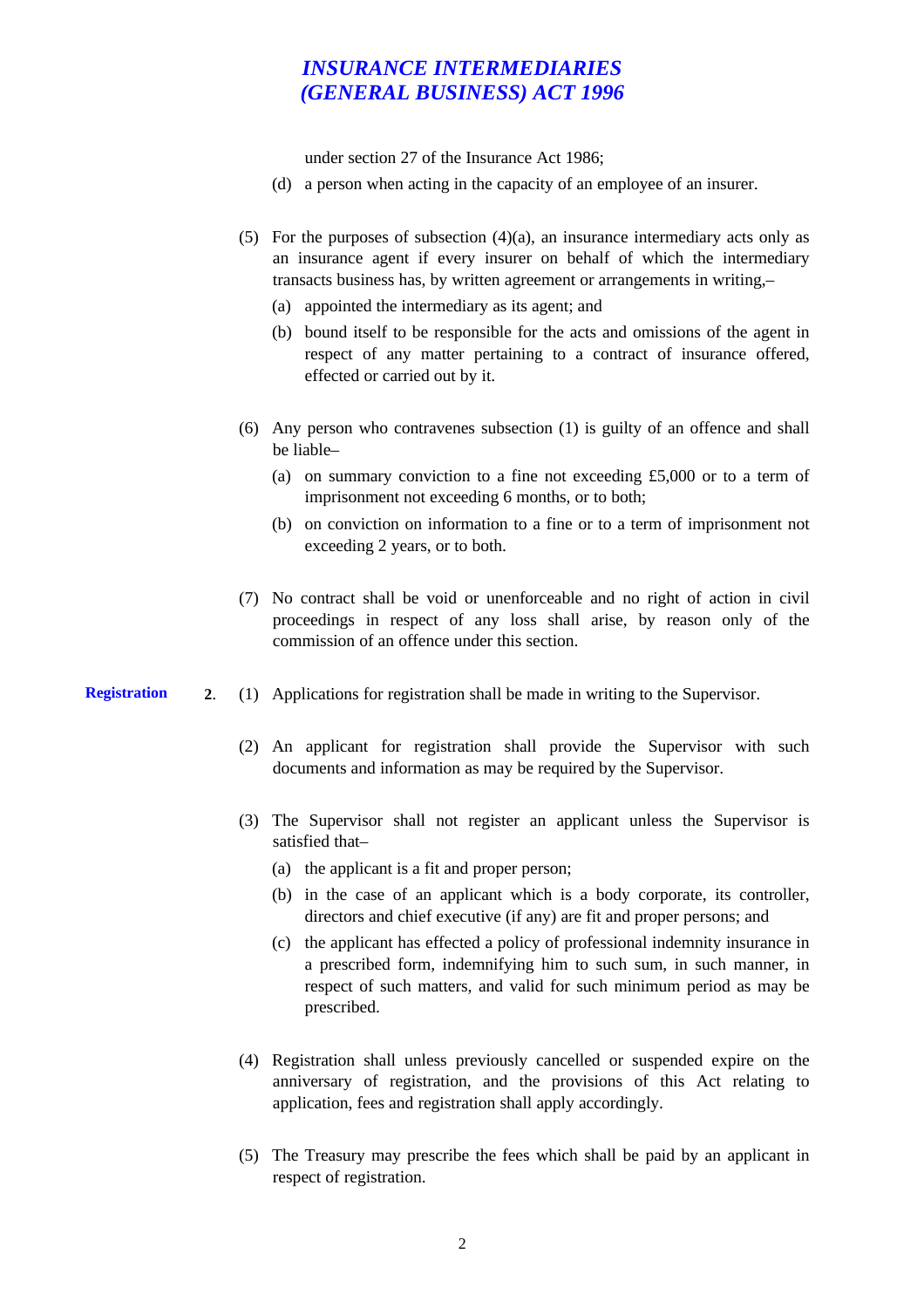**Register of insurance intermediaries.**

- **3**. (1) The register of insurance intermediaries shall be in such form and contain such particulars as may be prescribed.
	- (2) The register shall be kept at the office of the Insurance and Pensions Authority (in this Act referred to as "the Authority").
	- (3) The register shall be a public register and shall be open to inspection at any time during the ordinary office hours of the Authority.

#### **Cancellation.**

- **4**. (1) The Supervisor may at any time, with the concurrence of the Authority, cancel–
	- (a) the registration of a registered insurance intermediary; or
	- (b) where a class of insurance intermediaries is exempted from registration under this Act, the exemption so far as it applies to a particular person.
	- (2) The Supervisor shall give to the intermediary concerned written notice of intention to cancel the registration or exemption, and such notice shall include a statement of reasons for the proposed cancellation.
	- (3) Except where the Authority is satisfied that urgent action is necessary, a notice under subsection (2) shall be served on the intermediary concerned not less than 8 weeks before the date on which registration or exemption is to be cancelled.
	- (4) Subsection (3) shall not apply where the intermediary consents to the cancellation.
	- (5) Where a registration or exemption has been cancelled under this section, the intermediary concerned shall, if required by the Supervisor, give notice of the cancellation in such manner and to such persons as the Supervisor may direct.
	- (6) Any person who fails to comply with a direction of the Supervisor under subsection (5) is guilty of an offence and shall be liable on summary conviction to a fine not exceeding £5,000.
- **5**. (1) The intermediary on whom a notice is served under section 4(2) may within 4 weeks from the date of service of the notice, make written and, with the consent of the Treasury, oral representations to the Treasury.
	- (2) The Treasury shall consider any representations made under subsection (1).
	- (3) The Treasury shall within 8 weeks of the service of the notice, confirm, vary or reverse the decision specified in the notice and shall–
		- (a) issue a direction to the Supervisor accordingly; and

**Review of cancellation.**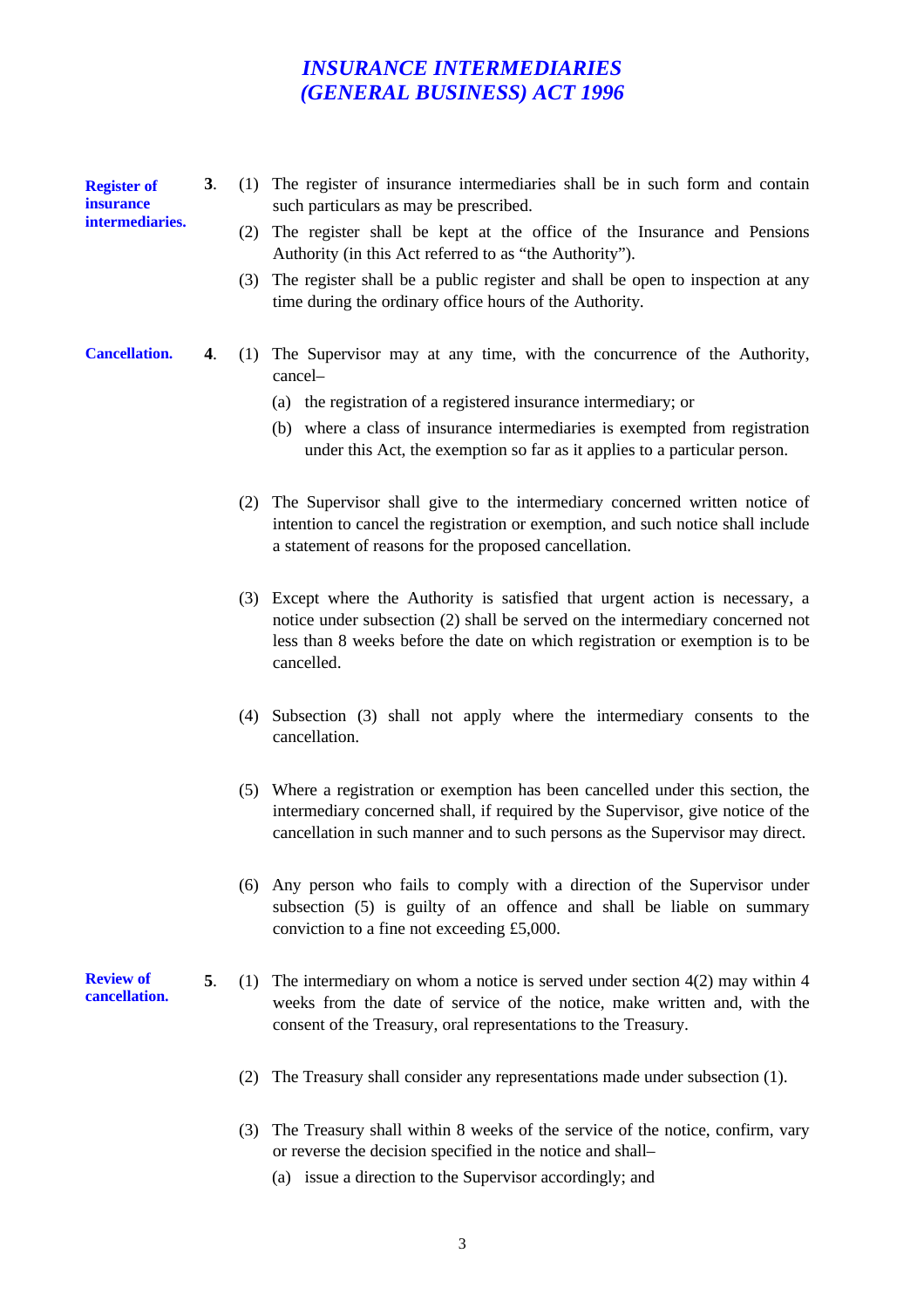- (b) notify the intermediary of its decision.
- (4) The Authority and the Supervisor shall comply with a direction given by the Treasury under subsection (3)(a).

### **REGULATION OF INSURANCE INTERMEDIARIES**

**Appointment of directors, etc.**

- **6**. (1) No registered insurance intermediary which is a body corporate shall appoint a person as a director or chief executive of that body, nor shall a person become controller of that body, unless–
	- (a) a written notice containing such particulars as may be prescribed is served on the Supervisor by–
		- (i) the body corporate; or
		- (ii) in the case of a controller, the proposed controller; and
	- (b) either–
		- (i) the Supervisor has, before the expiration of the period of 8 weeks beginning with the date of service of the notice, notified it in writing that the Supervisor has no objection, or
		- (ii) that period has elapsed without the Supervisor having served a written notice of objection.
	- (2) A notice of objection under subsection (1) may be served on the ground that it appears to the Supervisor that the person concerned is not a fit and proper person to be a director, chief executive or controller of an insurance intermediary, and the Supervisor shall not be obliged to disclose to any person any particulars of the ground on which the notice of objection is served.
- **7**. (1) The Supervisor may require a registered insurance intermediary to provide the Supervisor, at specified times or intervals, with information about specified matters relating to the intermediary being, if the Supervisor so requires, information verified in a specified manner or provided in a specified form.
	- (2) Where by virtue of subsection (1) the Supervisor has required a registered insurance intermediary to provide information about specified matters and the intermediary has failed to provide that information, the Supervisor may, without prejudice to subsection (7), require the intermediary's auditor or banker to provide such information about those matters as is within their knowledge.
	- (3) The Supervisor may require a registered insurance intermediary to produce, at such time and place as the Supervisor may specify, such documents as may be specified.

**Power to obtain information.**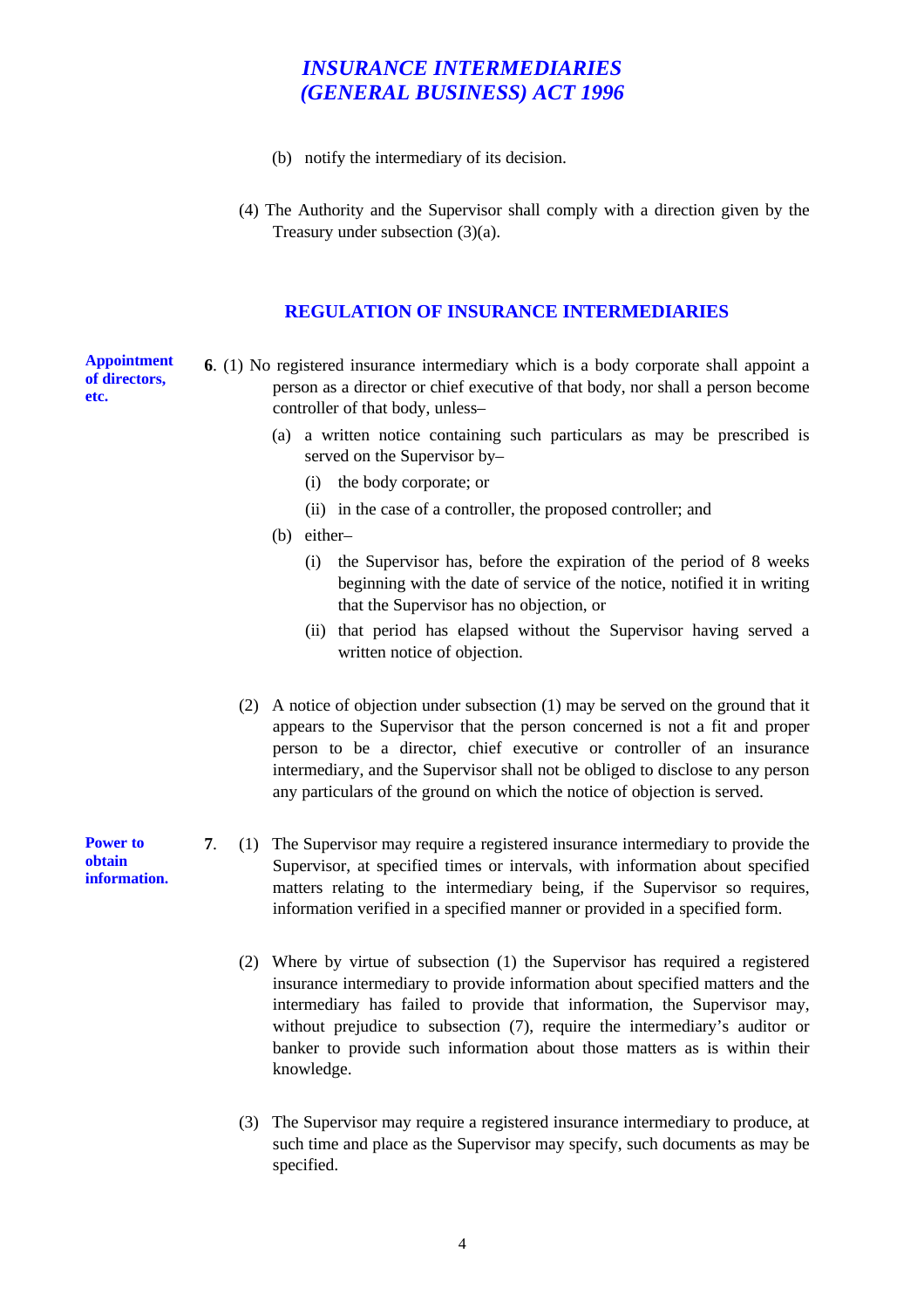- (4) Where by virtue of subsection (3) the Supervisor has power to require the production of any document from an insurance intermediary, the Supervisor shall have the like power to require the production of that document from any person who appears to the Supervisor to be in possession of it.
- (5) Where any person from whom a document is required to be produced under subsection (4) claims a lien on any document produced, the production shall be without prejudice to the lien.
- (6) Any power conferred under subsection (3) or (4) to require an insurance intermediary or other person to produce any document shall include a power to take copies of it or extracts from it.
- (7) Where the auditor of a registered insurance intermediary becomes aware of any matter relating to the business or affairs of the intermediary which–
	- (a) appears to be relevant to the exercise of any function of the Supervisor or the Authority under this Act; or
	- (b) appears to be evidence of an offence under this Act,

the auditor shall forthwith advise the Supervisor of such matter.

- (8) No duty to which an auditor or banker of an insurance intermediary may be subject shall be regarded as contravened by reason of his communicating in good faith to the Supervisor, in compliance or purported compliance with this section.
- **8**. (1) The Supervisor may investigate the transactions and inspect the books, accounts and other documents of a registered insurance intermediary.
	- (2) The Supervisor shall have every such power of entry and access as may be necessary for the purposes of subsection (1), and the Supervisor may take possession of all such books, accounts and documents as, and for so long as, may be necessary for those purposes.
	- (3) The Supervisor shall exercise the right of entry and access under subsection (2) only during reasonable hours.
	- (4) The Supervisor may take copies of all books, accounts and documents in the possession of the Supervisor for the purposes of an inspection and investigation under this section.

**Inspection and investigation.**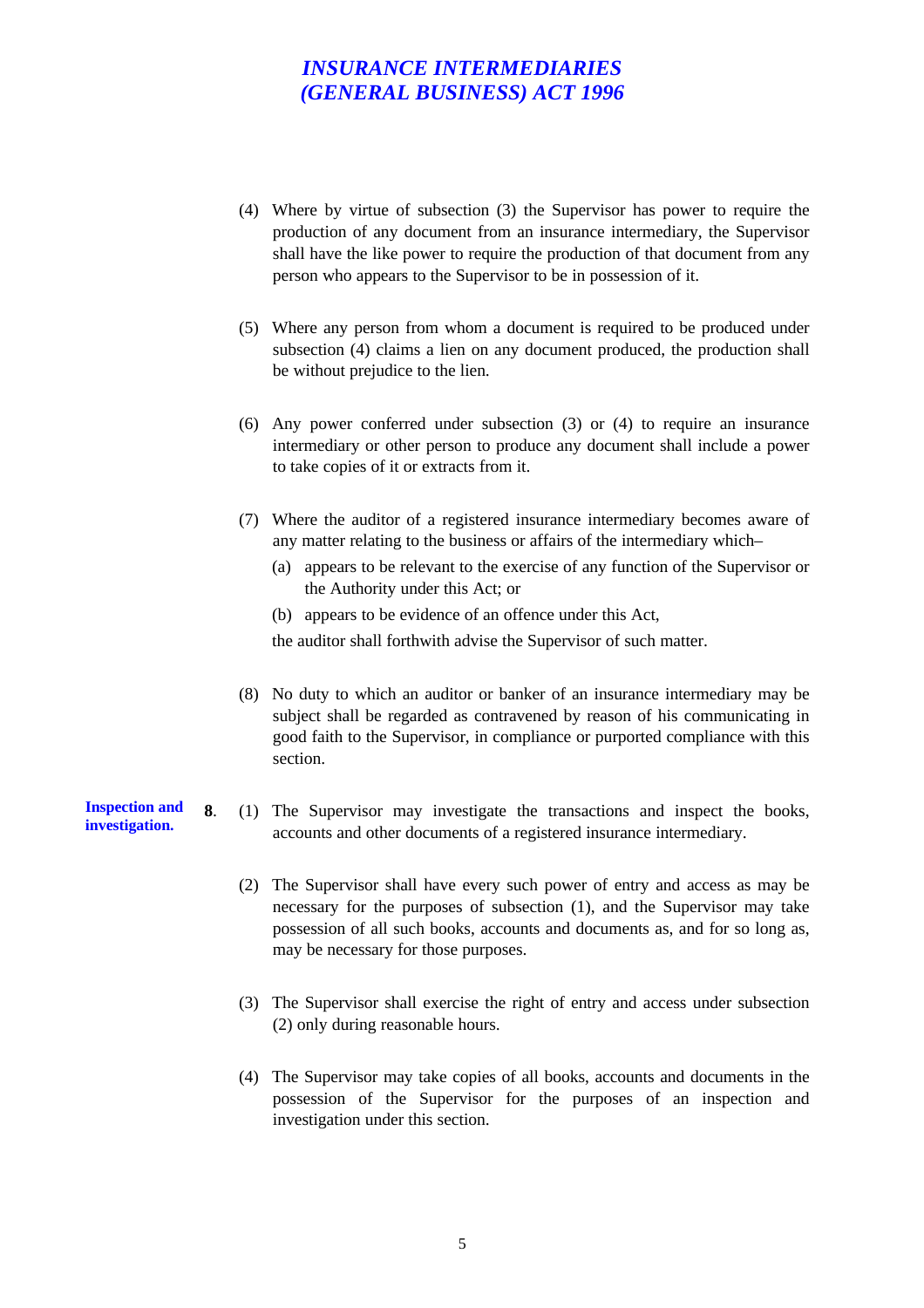- (5) The powers provided by this section may be exercised in relation to–
	- (a) any person who is, on reasonable grounds, suspected by the Supervisor of acting as, or holding himself out to be, an insurance intermediary in contravention of section 1(1); or
	- (b) a person whose registration or exemption from registration has been cancelled, but only in respect of matters relating to the period when the person was a registered insurance intermediary or had the benefit of the exemption.

**Sections 7 & 8: supplemental. 9**. (1) In sections 7 and 8, references to the Supervisor shall include any person appointed by the Authority in writing.

- (2) Any person who–
	- (a) fails to furnish information or to produce any document when required to do so by the Supervisor in accordance with section 7; or
	- (b) intentionally obstructs the Supervisor acting in the execution of any power under section  $8(1)$ ,  $(2)$  or  $(3)$ ,

is guilty of an offence and shall be liable–

- (i) on summary conviction to a fine not exceeding  $£5,000$  or to a term of imprisonment not exceeding 6 months, or to both;
- (ii) on conviction on information to a fine or to a term of imprisonment not exceeding 2 years, or to both.
- **Confidential information. 10**. Any person who communicates, or attempts to communicate, any information obtained by virtue of the powers conferred by section 7 or 8 except–
	- (a) in so far as it is necessary for the discharge of any functions under this Act or the Insurance Act 1986; or
	- (b) with the consent of the person to whom the information relates; or
	- (c) to the Financial Supervision Commission; or
	- (d) to authorities which appear to the Supervisor to exercise in a country or territory outside the Island functions corresponding to those of the Authority and the Supervisor; or
	- (e) with a view to the institution of, or otherwise for the purposes of, any criminal proceedings, whether under this Act or otherwise and whether in the Island or elsewhere,

shall be guilty of an offence and shall be liable on summary conviction to a fine not exceeding £5,000.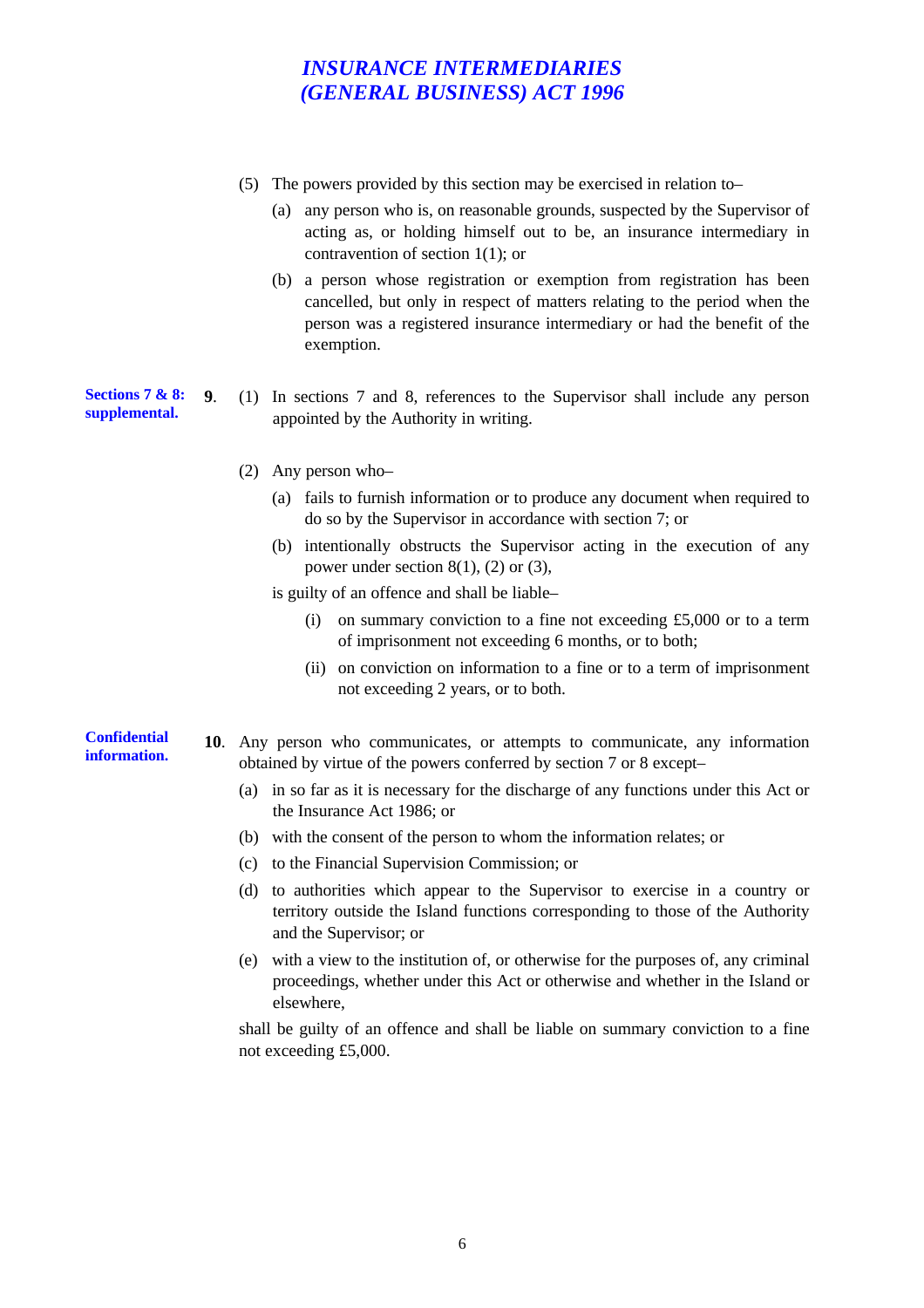### **GENERAL**

| <b>Publication of</b><br>information. | 11. $(1)$ The Supervisor may-<br>(a) issue a public statement concerning an insurance intermediary; or<br>(b) pass information about an insurance intermediary to any insurer,<br>if it appears to the Supervisor to be desirable to make the statement or pass the<br>information for the protection of any client of the intermediary.                                                                                                                                                            |
|---------------------------------------|-----------------------------------------------------------------------------------------------------------------------------------------------------------------------------------------------------------------------------------------------------------------------------------------------------------------------------------------------------------------------------------------------------------------------------------------------------------------------------------------------------|
|                                       | (2) When issuing a public statement or passing information under subsection (1),<br>the Supervisor shall send to the intermediary concerned a written notice of the<br>proposed statement or information and of the reasons for which he intends to<br>act.                                                                                                                                                                                                                                         |
| <b>Indemnity.</b>                     | 12. The Treasury, the Authority and the Supervisor shall not, nor shall any member,<br>officer or person acting pursuant to any authority conferred by the Treasury, the<br>Authority or the Supervisor, as the case may be, be liable to any action, suit or<br>proceeding for, or in respect of, any act or matter done or omitted to be done in<br>good faith in the exercise, or purported exercise, of the functions conferred by or<br>under this Act or any regulations made under this Act. |
| <b>Regulations.</b>                   | 13. (1) The Treasury may make regulations to provide for any of the matters<br>mentioned in the Schedule.                                                                                                                                                                                                                                                                                                                                                                                           |
|                                       | (2) Before making any regulations the Treasury shall consult with the Authority<br>and such other organisations and persons as appear to it to be likely to be<br>affected by the proposed regulations.                                                                                                                                                                                                                                                                                             |
|                                       | (3) Regulations shall be laid before Tynwald as soon as practicable after they are<br>made, and if Tynwald at the sitting at which the regulations are laid or at the<br>next following sitting fails to approve them, the regulations shall cease to<br>have effect.                                                                                                                                                                                                                               |
| <b>False</b><br>statements, etc.      | 14. Any person who-                                                                                                                                                                                                                                                                                                                                                                                                                                                                                 |
|                                       | causes or permits to be included in any book or document provided or<br>(a)<br>produced to the Supervisor, a statement which he knows to be false in a<br>material particular or recklessly causes or permits to be so included any<br>statement which is false in a material particular; or                                                                                                                                                                                                        |
|                                       | (b) in purported compliance with any provision of this Act or a requirement<br>imposed under any such provision, provides information which he knows to<br>be false in a material particular or recklessly provides information which is<br>false in a material particular,                                                                                                                                                                                                                         |
|                                       | بالملمئل وعارا المعامرات ومعارضه وتنميتهم وعوارضا                                                                                                                                                                                                                                                                                                                                                                                                                                                   |

is guilty of an offence and shall be liable–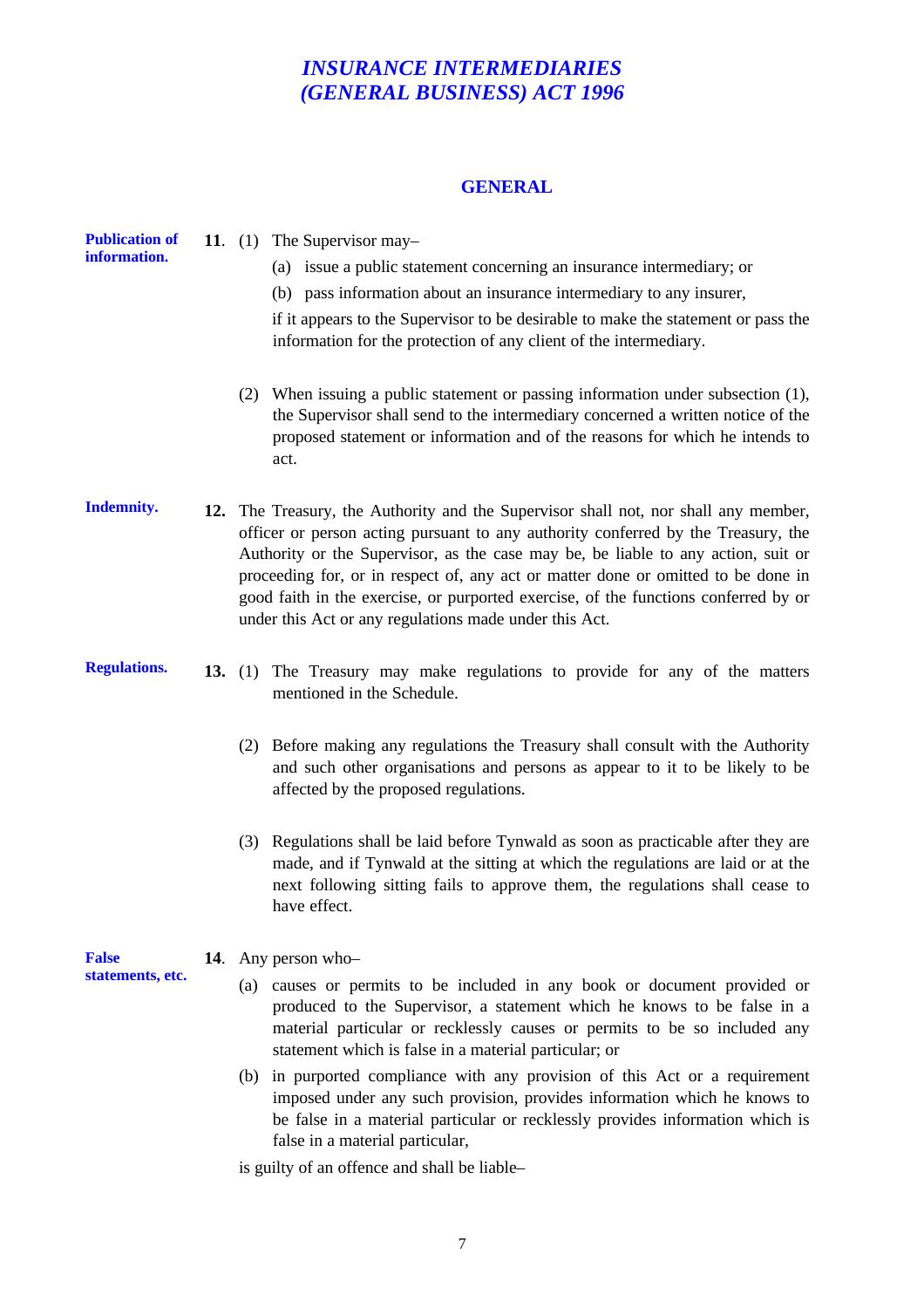|                                |           | on summary conviction to a fine not exceeding £5,000 or to a term of<br>(i)<br>imprisonment not exceeding 6 months, or to both;<br>(ii) on conviction on information to a fine or to a term of imprisonment not<br>exceeding 2 years, or to both.                                                                                                                                                                                                                      |
|--------------------------------|-----------|------------------------------------------------------------------------------------------------------------------------------------------------------------------------------------------------------------------------------------------------------------------------------------------------------------------------------------------------------------------------------------------------------------------------------------------------------------------------|
| <b>Offences:</b><br>general.   |           | 15. (1) In proceedings against a person for an offence under this Act or regulations it<br>shall be a defence for the person to show that he took all reasonable steps and<br>exercised all due diligence to avoid committing the offence.                                                                                                                                                                                                                             |
|                                |           | (2) Where an offence under this Act committed by a body corporate is proved to<br>have been committed with the consent or connivance of, or to be attributable<br>to neglect on the part of, a director, manager, secretary or other similar officer<br>of the body corporate or a person who was purporting to act in such a<br>capacity, he, as well as the body corporate, is guilty of the offence and liable<br>to be proceeded against and punished accordingly. |
|                                |           | (3) Where the affairs of a body corporate are managed by its members, subsection<br>(2) applies in relation to the acts and defaults of a member in connection with<br>his functions of management as if he were a director of the body corporate.                                                                                                                                                                                                                     |
| Financial<br><b>Provision.</b> | 16. $(1)$ | There shall be paid out of monies provided by Tynwald any increase in the<br>expenses of the Authority which are attributable to this Act.                                                                                                                                                                                                                                                                                                                             |
|                                |           | (2) Any fees payable under this Act shall form part of the General Revenue of the<br>Isle of Man.                                                                                                                                                                                                                                                                                                                                                                      |
| <b>Interpretation.</b>         |           | 17. $(1)$ In this Act-                                                                                                                                                                                                                                                                                                                                                                                                                                                 |
|                                |           | "associate" means, in relation to any person-                                                                                                                                                                                                                                                                                                                                                                                                                          |
|                                |           | the wife or husband or minor son, step-son, daughter or step-daughter of<br>(a)<br>that person;                                                                                                                                                                                                                                                                                                                                                                        |
|                                |           | any company of which that person is a director;<br>(b)                                                                                                                                                                                                                                                                                                                                                                                                                 |
|                                |           | any person who is an employee or partner of that person;<br>(c)                                                                                                                                                                                                                                                                                                                                                                                                        |
|                                |           | if that person is a body corporate-<br>(d)                                                                                                                                                                                                                                                                                                                                                                                                                             |
|                                |           | any director of that body;<br>(i)                                                                                                                                                                                                                                                                                                                                                                                                                                      |
|                                |           | any subsidiary of that body;<br>(ii)                                                                                                                                                                                                                                                                                                                                                                                                                                   |
|                                |           | (iii) any holding company of that body;                                                                                                                                                                                                                                                                                                                                                                                                                                |
|                                |           | (iv) any subsidiary of that holding company;                                                                                                                                                                                                                                                                                                                                                                                                                           |
|                                |           | any director or employee of any such holding company or<br>(v)<br>subsidiary;                                                                                                                                                                                                                                                                                                                                                                                          |

"the Authority" has the meaning given by section  $3(2)$ ;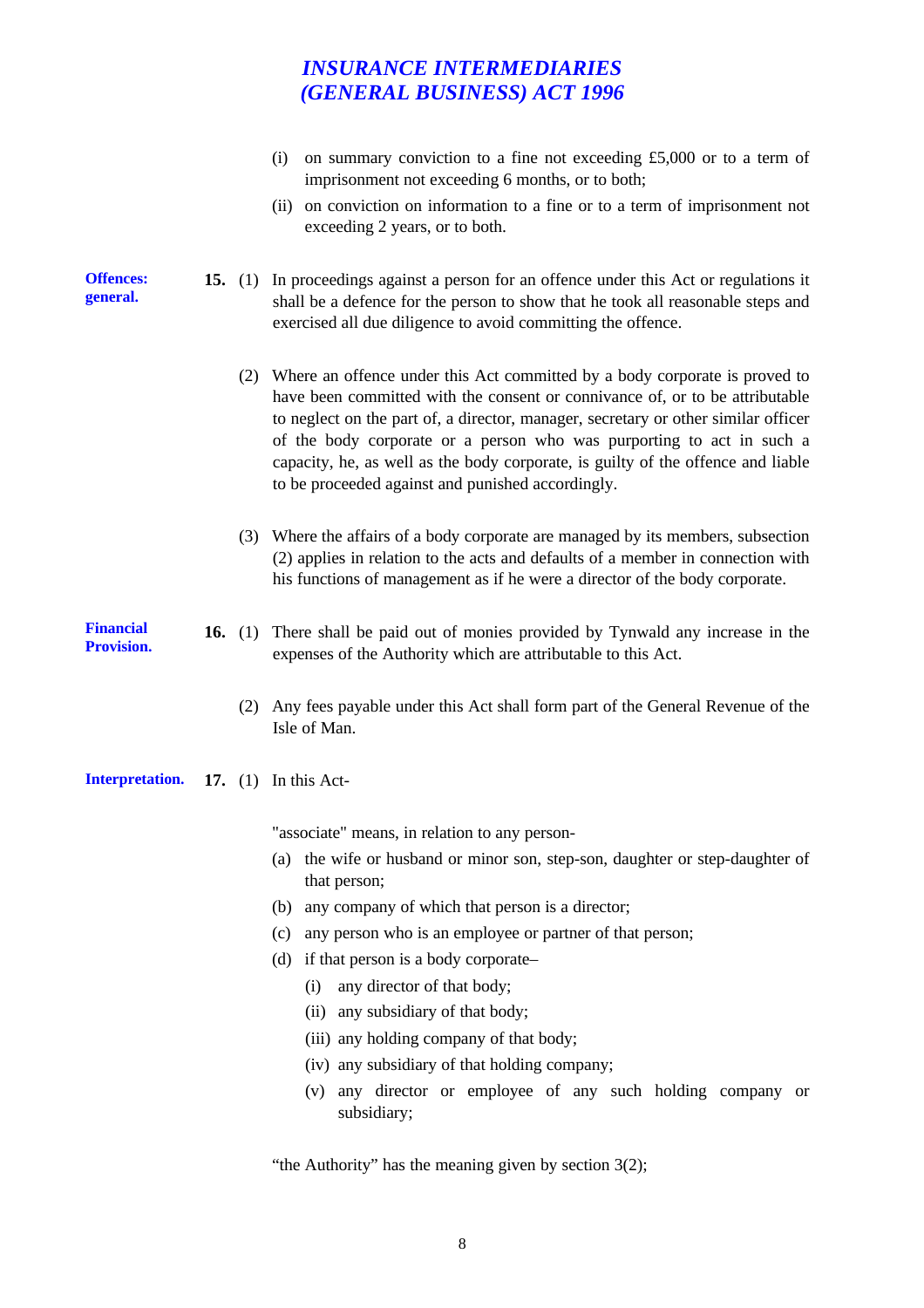"chief executive" means, in relation to an insurance intermediary which is a body corporate, an employee of such body, who, either alone or jointly with others, is responsible under the immediate authority of the directors for the conduct of the whole of the business of the body;

"contract of insurance" includes any contract the effecting of which constitutes the carrying on of insurance business;

"controller" means, in relation to an insurance intermediary which is a body corporate, a person–

- (a) in accordance with whose directions or instructions the directors of the body are accustomed to act; or
- (b) who either alone or with any associate or associates is entitled to exercise, or control the exercise of, one third or more of the voting power at any general meeting of the body unless the appointed director or directors are accustomed so to act by reason only that they do so on advice given by that person in a professional capacity;

"director" means any person appointed as a director of any body corporate and includes–

- (a) any person occupying the position of director by whatever name called;
- (b) any person in accordance with whose directions or instructions one or more of the appointed directors are accustomed to act unless the appointed director or directors are accustomed to so act by reason only that they do so on advice given by that person in a professional capacity;

"insurance business" has the meaning given by section 34 of the Insurance Act 1986;

"insurance intermediary" means–

- (a) a person who holds an appointment in writing from an insurer enabling him to conclude contracts of insurance on behalf of, or place insurance business with, that insurer; or
- (b) a person who brings together, either directly or through the agency of a third party, with a view to the insurance of risks, persons seeking insurance and insurers, and carries out work preparatory to the conclusion of contracts of insurance;

"insurer" means a person carrying on insurance business;

"register" means the register of insurance intermediaries to be kept by the Supervisor under this Act, and "registration" and "registered" shall be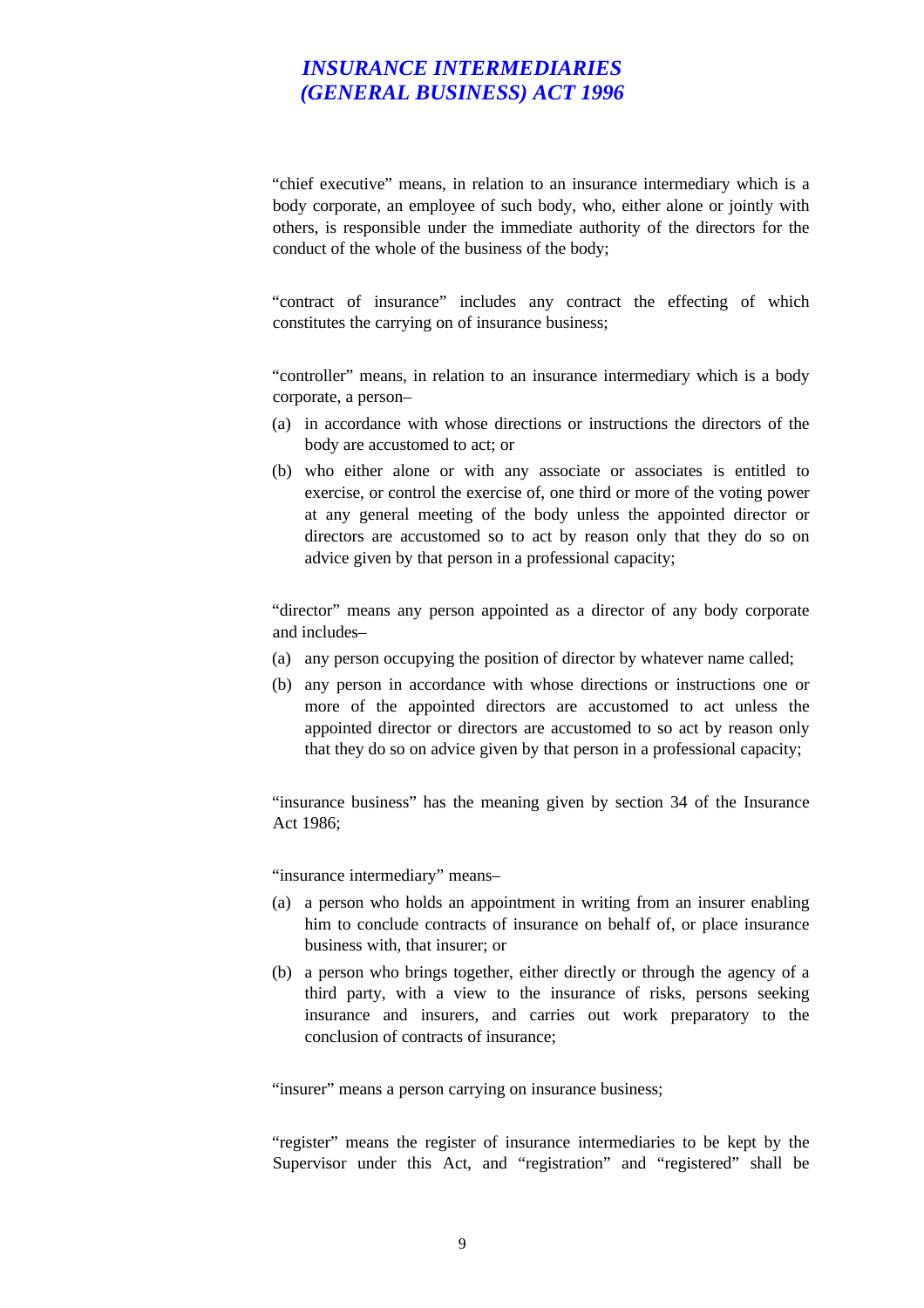construed accordingly;

|                                         | "regulations" means regulations made by the Treasury under section 13 and<br>the Schedule;                                                                                                                |
|-----------------------------------------|-----------------------------------------------------------------------------------------------------------------------------------------------------------------------------------------------------------|
|                                         | "subsidiary" has the meaning given by section 1 of the Companies Act 1974;                                                                                                                                |
|                                         | "Supervisor" means the Insurance Supervisor appointed under section 2 of the<br>Insurance Act 1986.                                                                                                       |
|                                         | References in this Act to imprisonment shall be construed as references to<br>(2)<br>custody.                                                                                                             |
| <b>Minor</b><br>amendment.              | 18. In section 26(3)(c) of the Companies Act 1992, after "1991" insert " or the<br>Insurance Intermediaries (General Business) Act 1996".                                                                 |
| <b>Short title and</b><br>commencement. | 19. (1) This Act may be cited as the Insurance Intermediaries (General Business) Act<br>1996.                                                                                                             |
|                                         | This Act shall come into operation on such day as may be appointed by order<br>(2)<br>made by the Treasury and different days may be so appointed for different<br>provisions and for different purposes. |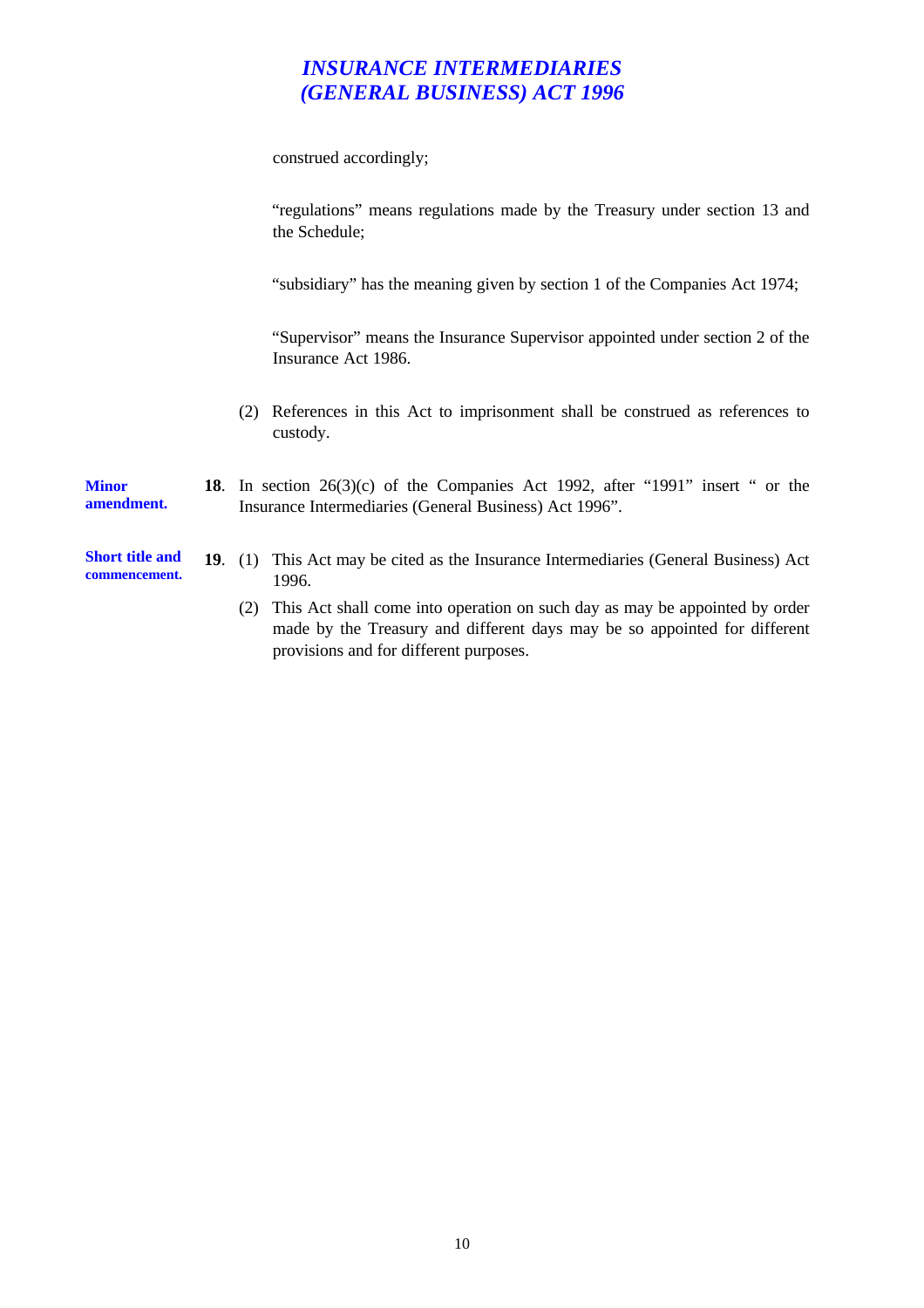#### **Section 13**

### **SCHEDULE**

#### **MATTERS IN RESPECT OF WHICH REGULATIONS MAY BE MADE**

- 1. Anything which, under this Act, is required to be, or may be prescribed or which may be provided for by regulations.
- 2. (1) Provisions requiring registered insurance intermediaries to effect a bond, in a specified form, to such value, in respect of such events and for the benefit of such persons as the regulations may specify.
	- (2) Provisions requiring that–
		- (a) arrangements in relation to the bond shall be entered into only with persons specified in the regulations;
		- (b) bonds shall be in such form and valid for such minimum period as may be specified in the regulations;
		- (c) a copy of the bond shall be displayed, for the information of the public, in a prominent position in all premises occupied by a registered insurance intermediary in which he carries on business as an insurance intermediary.
- 3. Provisions specifying practices to be followed by registered insurance intermediaries in their dealings with clients, insurers and other persons.
- 4. Provisions concerning–
	- (a) the keeping of accounts and other records by registered insurance intermediaries, their form, content, inspection and audit;
	- (b) the financial resources of registered insurance intermediaries;
	- (c) the treatment to be afforded to money received by registered insurance intermediaries;
	- (d) the form and content of advertisements (whether printed or broadcast) by registered insurance intermediaries (including matters which must be, as well as matters which may not be included in the advertisements).
- 5. Provision for the disclosure of the amount or value, or of arrangements for the payment or provision, of commissions or other inducements in connection with registered insurance intermediaries' business and the matters by reference to which or the manner in which their amount or value may be determined.
- 6. Provision requiring registered insurance intermediaries to give notice to the Supervisor and such other persons as may be specified in the regulations, of the